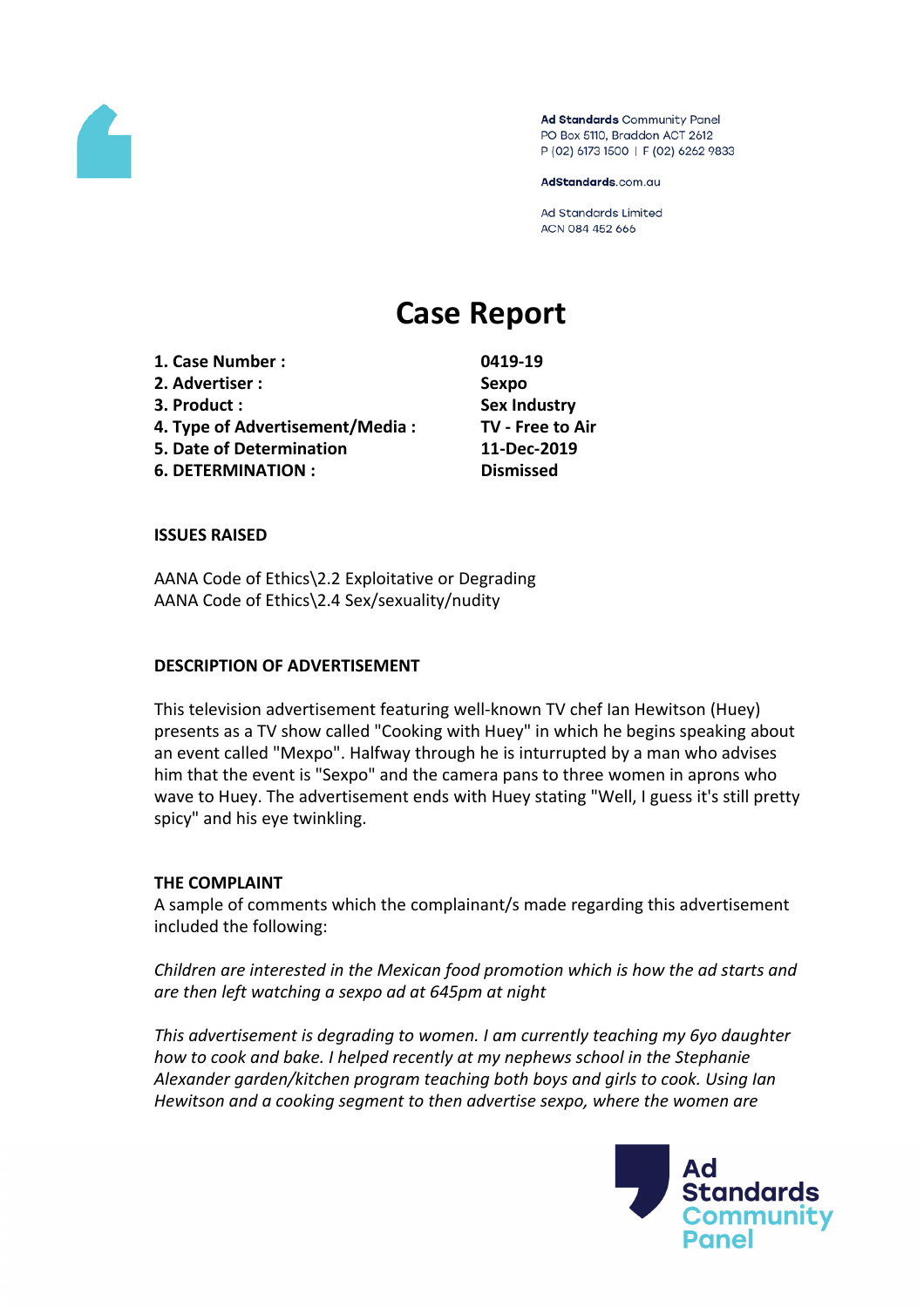

*presented as sexual objects in the kitchen goes against the standards of our society. It is unacceptable, mysoginistic and degrading.*

*The ad seems harmless enough to some people, but this ad placement was entirely inappropriate considering the channel 10 program and the time of the night. The channel 10 management, and the Sexpo organisers know perfectly well that a very large number of young children and teenagers watch "The Amazing Race", and so it is very sneaky to slip that sort of ad at that particular time. I actually had an 8 year old watching that with me.*

*The Sexpo organisers are very clearly going for the youngest demographic target market as they are allowed to go for. This is not acceptable. Advertising what is essentially a sex industry event to minors is extremely inappropriate, and hence my formal complaint I believe is strongly warranted. In my opinion these sorts of ads should only be allowed past 9:30pm.*

*I have no objection to SEXPO (and I have been to the event before.) But the ad objectifies women. The ad showed Iain "Huey" Hewitson cooking, then the camera moves to three young women in underwear and aprons, who all say suggestively and in unison "Oh Huey...".*

## **THE ADVERTISER'S RESPONSE**

Comments which the advertiser made in response to the complainant/s regarding this advertisement include the following:

*In response to complaints (2.1, - 2.7) made from the "Cooking with Huey" commercial shot for free to air TVC advertising Australian Exhibition Groups National event Sexpo we understand the content and feel that we have not broken any codes. The commercial was submitted to 3 networks and rated and placed where appropriate.*

## **THE DETERMINATION**

The Ad Standards Community Panel (the Panel) considered whether this advertisement breaches Section 2 of the AANA Code of Ethics (the Code).

The Panel noted the complainants' concerns that the advertisement was objectifying of women and inappropriate for display where children may view it.

The Panel viewed the advertisement and noted the advertiser's response.

The Panel noted that Section 2.2 of the Code states: "Advertising or marketing communications should not employ sexual appeal: (a) where images of Minors, or people who appear to be Minors, are used; or (b) in a manner which is exploitative or degrading of any individual or group of people."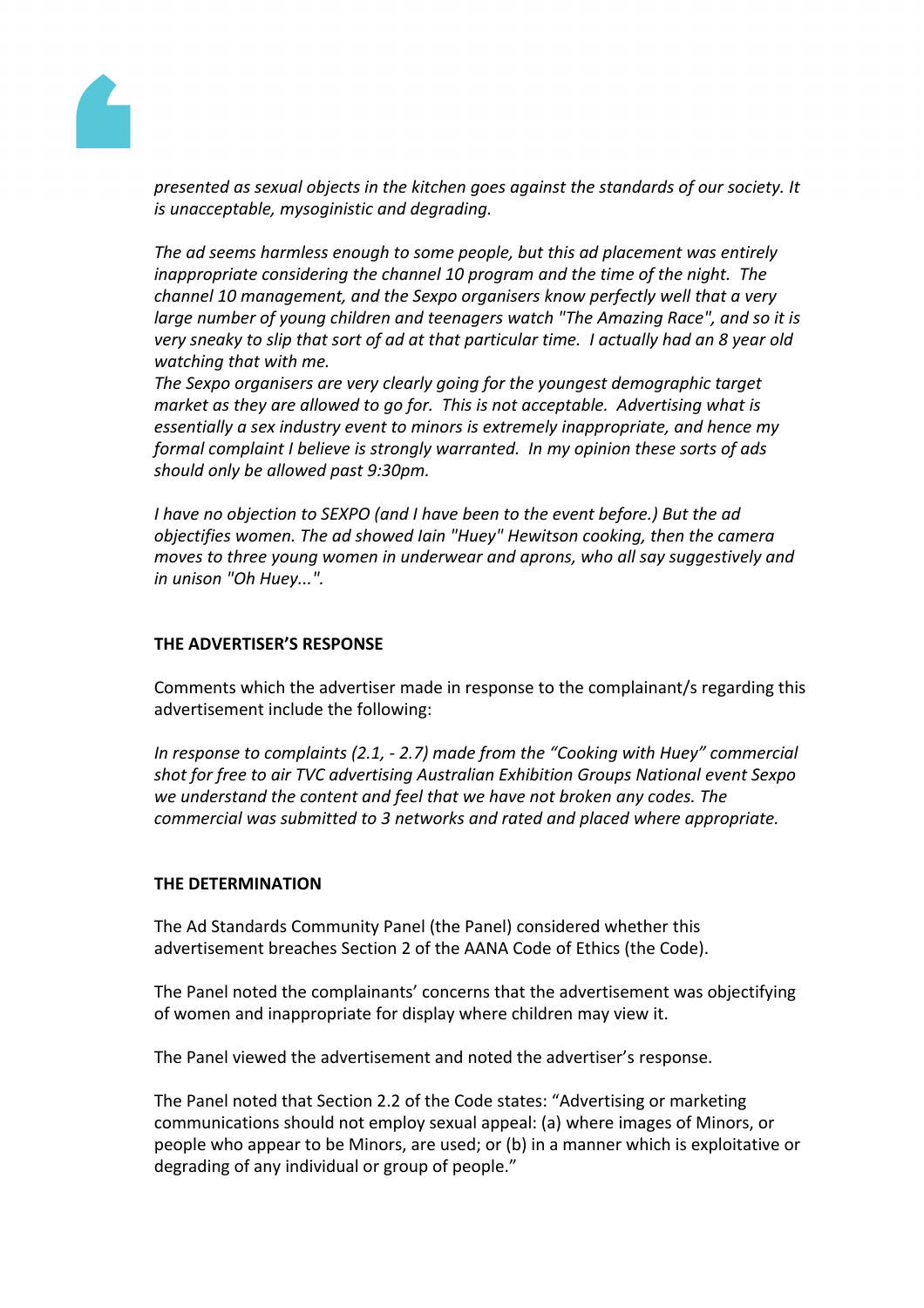

The Panel noted the AANA Practice Note which provides guidance on the meaning of the terms exploitative and degrading:

*"Exploitative - means (a) taking advantage of the sexual appeal of a person, or group of people, by depicting them as objects or commodities; or (b) focussing on their body parts where this bears no direct relevance to the product or service being advertised.*

*Degrading – lowering in character or quality a person or group of people."*

The Panel noted that the advertised product is a sex exposition, and it was reasonable for the advertiser to depict the type of performers one could expect to see at the event, provided that in doing so it meets the provisions of the Code.

The Panel first considered whether the advertisement used sexual appeal.

The Panel considered that the women in the advertisement were well covered by their aprons, however noted that the women appeared to be wearing bikinis under the aprons. The Panel noted that some members of the community would consider a depiction of women in clothing that was not traditionally kitchen appropriate to be a depiction of sexual appeal.

The Panel then considered whether the advertisement used sexual appeal in a manner that was exploitative of an individual or group of people.

The Panel noted that the women in the advertisement are buxom, but considered that there are no close up scenes of the women and there is no gratuitous focus on the women's bodies. The Panel considered that the women in the advertisement are depicted in a manner that shows them being out of context in the kitchen as it is clear that they are sexpo models. However they are depicted promoting sexpo and while wearing kitchen aprons over lingerie or swimwear is not usual, in the context of the advertisement it is not exploitative or degrading.

The Panel considered that there was no depiction of the women in a manner that is exploitative or degrading.

The Panel determined that the advertisement did not employ sexual appeal in a manner that is exploitative or degrading of any person or group of people and therefore did not breach Section 2.2 of the Code.

The Panel then considered whether the advertisement was in breach of Section 2.4 of the Code. Section 2.4 of the Code states: "Advertising or Marketing Communications shall treat sex, sexuality and nudity with sensitivity to the relevant audience".

The Panel considered whether the advertisement contained sex, sexuality or nudity.

The Panel noted the Practice Note for the Code states: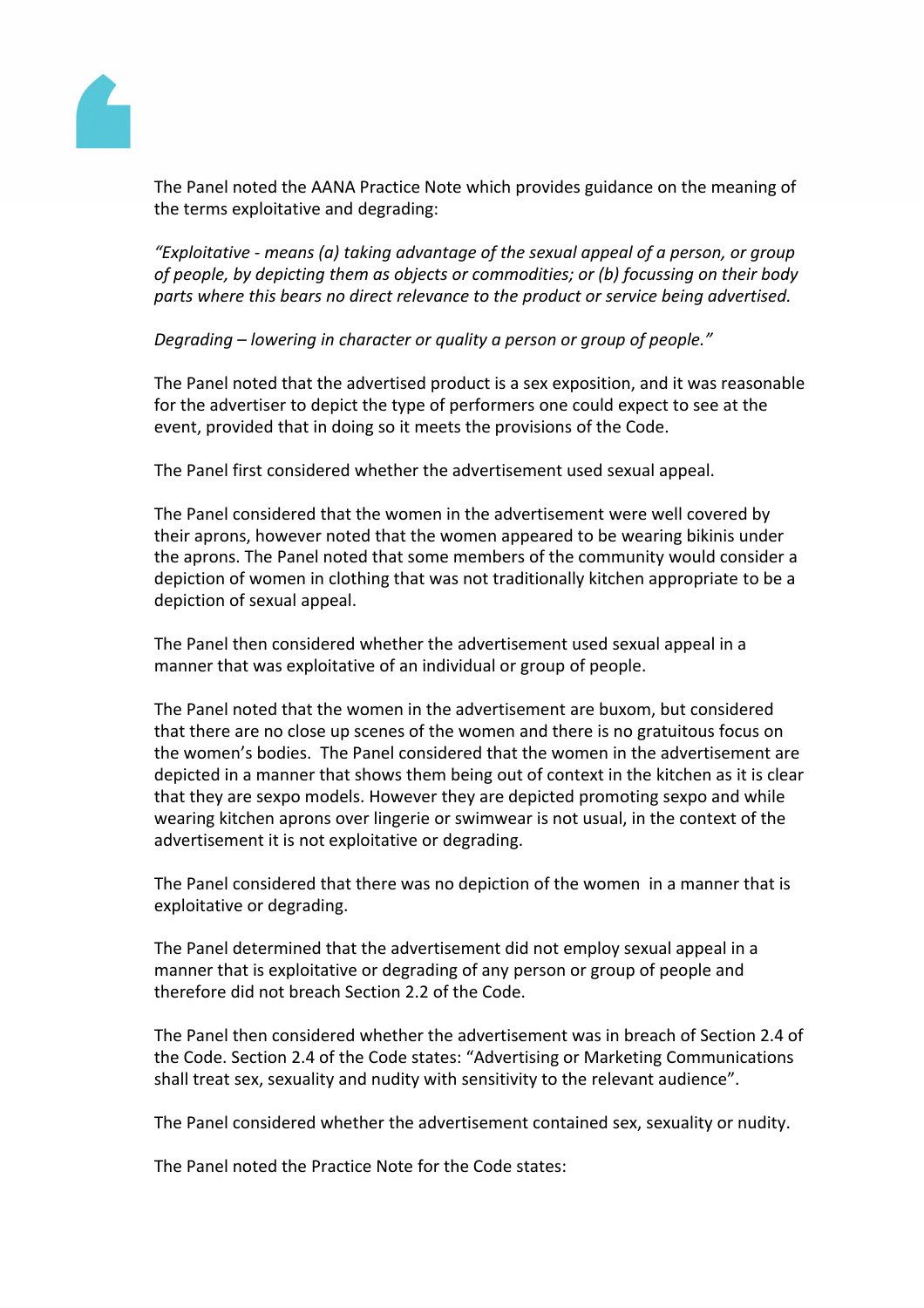

*"Images which are not permitted are those which are highly sexually suggestive and inappropriate for the relevant audience. Explicit sexual depictions in marcomms, particularly where the depiction is not relevant to the product or service being advertised, are generally objectionable to the community and will offend Prevailing Community Standards."*

The Panel considered whether the image depicted sex. The Panel noted the dictionary definition of sex most relevant to this section of the Code of Ethics is 'sexual intercourse; sexually stimulating or suggestive behaviour.' (Macquarie Dictionary 2006).

The Panel considered that the depiction of women in swimwear and aprons is not of itself a depiction of sexual intercourse, sexual stimulation or suggestive behaviour. The Panel considered that the advertisement as a whole did not contain sex.

The Panel considered whether the advertisement depicted sexuality.

The Panel noted the definition of sexuality includes 'sexual character, the physical fact of being either male or female; The state or fact of being heterosexual, homosexual or bisexual; sexual preference or orientation; one's capacity to experience and express sexual desire; the recognition or emphasising of sexual matters'. The Panel noted that the use of male or female actors in an advertisement is not of itself a depiction of sexuality.

The Panel considered that the women in the advertisement were well covered by their aprons, however noted that some members of the community would consider a depiction of women in bikinis and aprons to be sexualised. The Panel considered that most members of the community would consider an advertisement for a sex exposition to be a reference to sexuality.

The Panel considered whether the advertisement contained nudity and noted that the dictionary definition of nudity includes 'something nude or naked', and that nude and naked are defined to be 'unclothed and includes something 'without clothing or covering'. The Panel considered that the Code is intended for the Panel to consider the concept of nudity, and that partial nudity is factor when considering whether an advertisement firstly contains nudity and secondly treats that nudity with sensitivity to the relevant audience.

The Panel noted that the women in the advertisement are wearing bikinis and aprons and fully covered. The Panel considered that most members of the community would not consider the women in the advertisement to be nude.

The Panel then considered whether the issue of sexuality was treated with sensitivity to the relevant audience.

The Panel considered the meaning of 'sensitive' and noted that the definition of sensitive in this context can be explained as indicating that 'if you are sensitive to